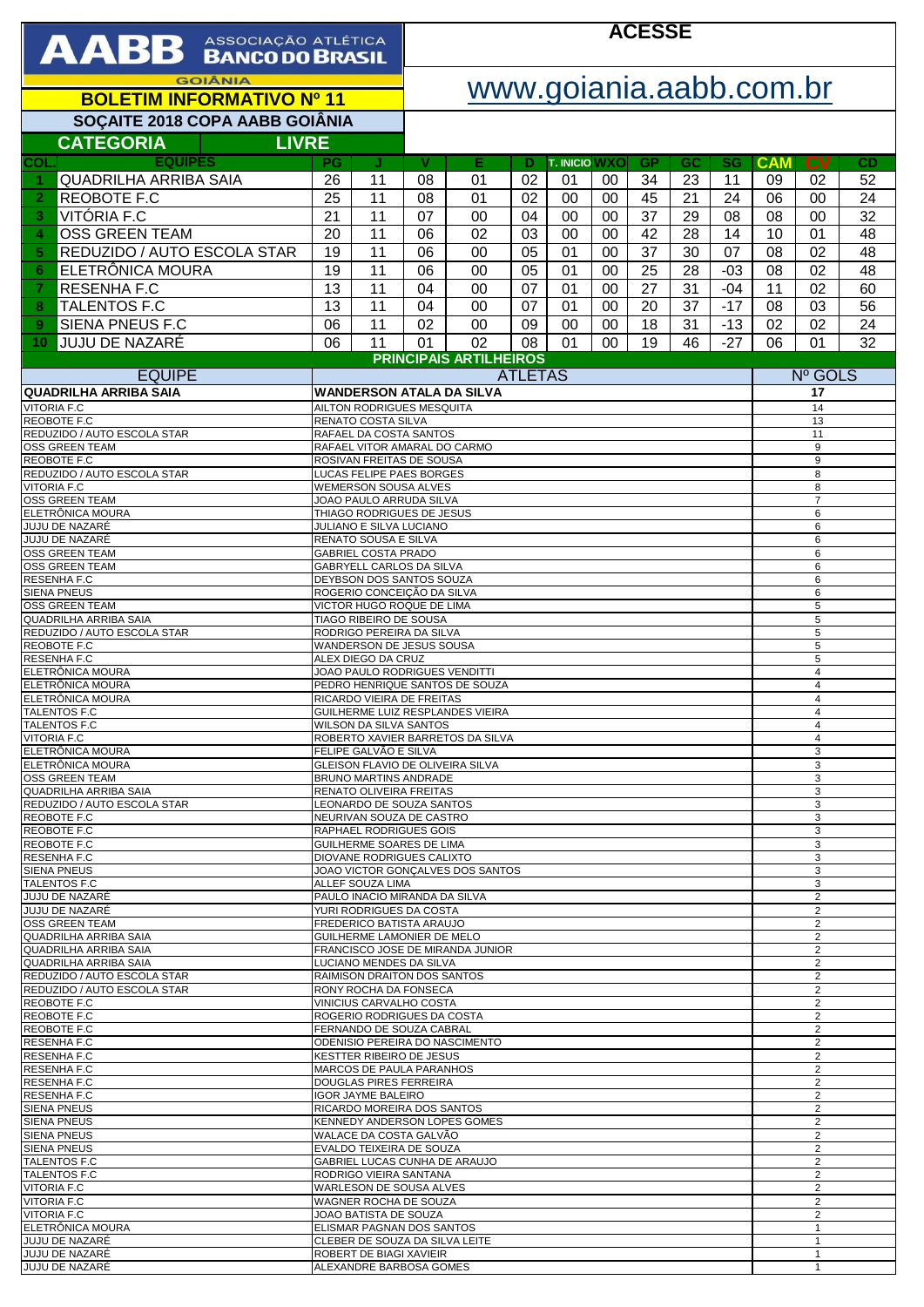|                              | <b>TOTAL DE GOLS MARCADO</b>          | 302 |
|------------------------------|---------------------------------------|-----|
| <b>CONTRA</b>                |                                       | 0   |
| <b>VITORIA F.C</b>           | <b>RICARDO ALVES DA SILVA</b>         |     |
| <b>VITORIA F.C</b>           | <b>WELDER SANTOS DO NASCIMENTO</b>    |     |
| <b>VITORIA F.C</b>           | JEOVANIO ROCHA DO NASCIMENTO          |     |
| <b>VITORIA F.C</b>           | JOSE EUSTAQUIO DA SILVA JUNIOR        |     |
| <b>TALENTOS F.C</b>          | RUI BARBOSA DOS SANTOS JUNIOR         |     |
| <b>TALENTOS F.C</b>          | HENRIQUE DA COSTA MENDES              |     |
| <b>TALENTOS F.C</b>          | VITOR DANIEL GONZAGA DOS SANTOS       |     |
| <b>TALENTOS F.C</b>          | <b>DIEGO NEVES MESQUITA</b>           |     |
| <b>TALENTOS F.C</b>          | THIAGO ARANTES DIAS                   |     |
| <b>SIENA PNEUS</b>           | LUDUGERIO MOREIRA DOS SANTOS          |     |
| <b>RESENHAF.C</b>            | <b>RENATO RODRIGUES DE ARAUJO</b>     |     |
| <b>RESENHAF.C</b>            | EDUARDO GOMES COSTA JUNIOR            |     |
| <b>RESENHAF.C</b>            | MARCUS PAULO ROSA DA COSTA            |     |
| <b>REOBOTE F.C</b>           | <b>WANDERSON SOUSA SANTOS</b>         |     |
| REOBOTE F.C                  | WGLENISSON CARVALHO E SILVA           |     |
| <b>REOBOTE F.C</b>           | MAURICIO SILVESTRE ROSA NETO          |     |
| REDUZIDO / AUTO ESCOLA STAR  | FERNANDO ALEXANDRO DOS SANTOS FARIAS  |     |
| REDUZIDO / AUTO ESCOLA STAR  | PAULO VITOR RODRIGUES HOLANDA         |     |
| REDUZIDO / AUTO ESCOLA STAR  | <b>DIEGO FERREIRA</b>                 |     |
| REDUZIDO / AUTO ESCOLA STAR  | <b>MAYCON HILTO ALVES DE OLIVEIRA</b> |     |
| REDUZIDO / AUTO ESCOLA STAR  | ORLEY JOSE MARCELINO DA SILVA JUNIOR  |     |
| <b>QUADRILHA ARRIBA SAIA</b> | <b>RUI CASTRO JUNIOR</b>              |     |
| QUADRILHA ARRIBA SAIA        | THIAGO FERREIRA DE ARAUJO             |     |
| QUADRILHA ARRIBA SAIA        | NELSON NUNES DOS SANTOS               |     |
| <b>IOSS GREEN TEAM</b>       | JARDEL ANTUNES LIMA                   |     |
| <b>OSS GREEN TEAM</b>        | CARLOS MAGNO DA SILVA PRADO JUNIOR    |     |
| <b>OSS GREEN TEAM</b>        | LEYRIELTON MOURA DE MORAES            |     |
| <b>OSS GREEN TEAM</b>        | ALAN DE OLIVEIRA SILVA                |     |

## **TOTAL DE GOLS MARCADO**

**QT** ELETRÔNICA MOURA RICARDO VIEIRA DE FREITAS 2 07/04/2018 / 08/04/2018 ELETRÔNICA MOURA RAFAEL LOUZADO DE LIMA 1 25/04/2018 ELETRÔNICA MOURA JOAO PAULO RODRIGUES VENDITTI 1 25/04/2018 ELETRÔNICA MOURA LEANDRO DA CRUZ VIEIRA 1 21/04/2018 JUJU DE NAZARÉ ANDRE LUIZ DA SILVA 2 04/03/2018 / 17/03/2018 JUJU DE NAZARÉ **PAULO INACIO MIRANDA DA SILVA** 1 01/05/2018 JUJU DE NAZARÉ FLAVIO PEREIRA DA SILVA 2 22/04/2018 / 25/04/2018 JUJU DE NAZARÉ FERNANDO ALVES DA SILVA 1 04/03/2018 JUJU DE NAZARÉ BRUNO RODRIGUES PEREIRA 1 17/03/2018 BRUNO MARTINS ANDRADE 2 OSS GREEN TEAM **ALAN DE OLIVEIRA SILVA** 2 07/04/2018 / 01/05/2018 OSS GREEN TEAM VICTOR HUGO ROQUE DE LIMA 1 15/04/2018 OSS GREEN TEAM RAFAEL VITOR AMARAL DO CARMO 2 18/03/2018 / 21/04/2018 **QUADRILHA ARRIBA SAIA WANDERSON ATALA DA SILVA 3 07/04/2018 / 25/04/2018 / 01/05/2018** QUADRILHA ARRIBA SAIA KAYO CEZAR CARVALHO SANTOS 1 29/04/2018 QUADRILHA ARRIBA SAIA THIAGO FERREIRA DE ARAUJO 1 1 18/03/2018 QUADRILHA ARRIBA SAIA VICTOR HUGO DOS SANTOS E SILVA | 1 04/03/2018 REDUZIDO / AUTO ESCOLA STAR CARLOS RAFAEL DA SILVA SANTOS | 1 03/03/2018 REDUZIDO / AUTO ESCOLA STAR FERNANDO ALEXANDRO DOS SANTOS F 1 | 15/04/2018 REDUZIDO / AUTO ESCOLA STAR LEONARDO DE SOUZA SANTOS 1 01/05/2018 REDUZIDO / AUTO ESCOLA STAR RAIMISON DRAITON DOS SANTOS 1 21/04/2018 REDUZIDO / AUTO ESCOLA STAR MAYCON HILTO ALVES DE OLIVEIRA 1 10/04/2018 REDUZIDO / AUTO ESCOLA STAR RAFAEL DA COSTA SANTOS 2 03/03/2018 / 18/03/2018 REDUZIDO / AUTO ESCOLA STAR PAULO VITOR RODRIGUES HOLANDA 1 24/02/2018 REOBOTE F.C FERNANDO DE SOUZA CABRAL 1 24/02/2018 RAPHAEL DOS ANJOS SILVA 1 24/04/2018 REOBOTE F.C RONDINELLY SILVA SOUSA 1 01/05/2018 REOBOTE F.C ROSIVAN FREITAS DE SOUSA 1 01/05/2018 GUILHERME SOARES LIMA 1 RESENHA F.C **ALEX DIEGO DA CRUZ** 2 25/02/2018 / 10/04/2018 RESENHA F.C ODENISIO PEREIRA DO NASCIMENTO 1 22/04/2018 RESENHA F.C | IGOR JAYME BALEIRO | 2 08/04/2018 / 01/05/2018 SIENA PNEUS LUDUGERIO MOREIRA DOS SANTOS | 1 |17/03/2018 SIENA PNEUS WANDERSON NASCIMENTO ROSA | 1 01/05/2018 SIENA PNEUS WALACE DA COSTA GALVÃO 1 10/04/2018 SIENA PNEUS **RICARDO MOREIRA DOS SANTOS** 1 17/03/2018 TALENTOS F.C GUILHERME LUIZ RESPANDES VIEIRA | 1 | 18/03/2018 TALENTOS F.C MATHEUS MOURA CRUVINEL 1 25/03/2018 TALENTOS F.C THIAGO ARANTES DIAS 1 21/04/2018 TALENTOS F.C DIEGO NEVES MESQUITA 1 21/04/2018 TALENTOS F.C WILSON DA SILVA SANTOS 1 08/04/2018 TALENTOS F.C GUSTAVO DE SOUZA SANTOS 2 18/03/2018 / 25/03/2018 TALENTOS F.C RODRIGO VIEIRA SANTANA 1 03/03/2018 VITORIA F.C WEMERSON SOUSA ALVES 1 07/04/2018 VITORIA F.C AILTON RODRIGUES MESQUITAS 1 24/04/2018 VITORIA F.C RICARDO ALVES DA SILVA NETO 1 29/04/2018 VITORIA F.C WAGNER ROCHA DE SOUZA 1 24/04/2018 VITORIA F.C **JEOVANIO ROCHA DO NASCIMENTO** 1 25/02/2018 VITORIA F.C WESLEY DE SOUSA ALVES 2 03/03/2018 / 15/04/2018 VITORIA F.C **125/02/2018** JOAO BATISTA DE SOUZA **125/02/2018 CARTÕES AMARELOS EQUIPE NOME DATA DA RODADA**